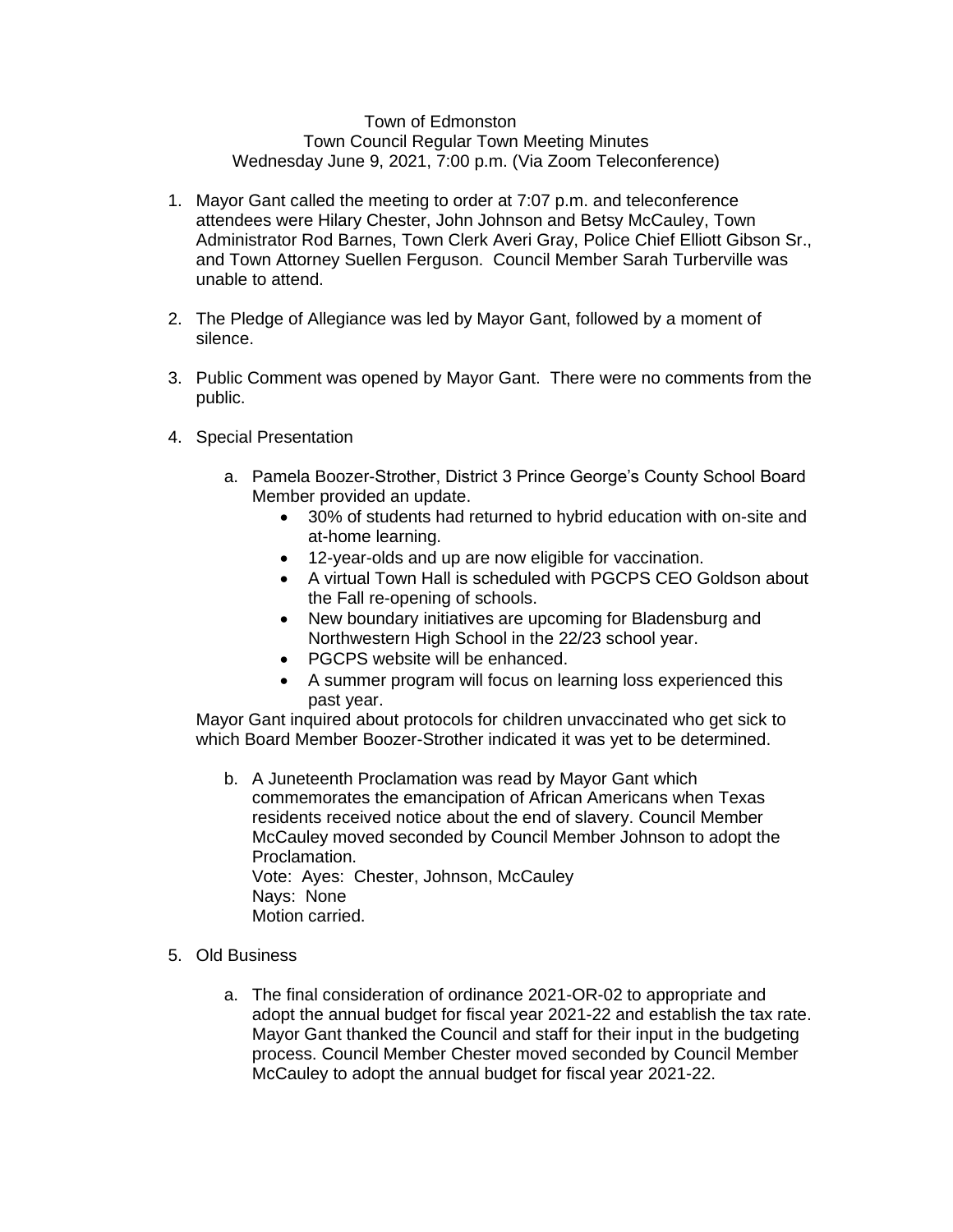Vote: Ayes: Chester, Johnson, McCauley Nays: None Motion carried.

b. The final consideration of Ordinance 2021-OR-03 to amend the FY20-21 annual budget was presented by Mayor Gant. Council Member McCauley moved seconded by Council Member Johnson to adopt the amended FY 20-21 annual budget. Vote: Ayes: Chester, Johnson, McCauley Nays: None Motion carried.

6.

- a. Mayor Gant presented the consideration of approval of the following minutes:
	- i. Virtual Work Session Meeting minutes May 12, 2021.

ii. Virtual Regular Council Meeting minutes May 12, 2021. Council Member McCauley moved seconded by Council Member Chester to approve minutes from the above-referenced virtual meetings. Vote: Ayes: Chester, Johnson, McCauley Nays: None Motion carried.

- b. Mayor Gant presented the consideration of contract of agreement with Ecosite, Inc. for the engineering services for the CBT 2021 Gallatin Street Rain Garden grant in the amount of \$42,203.00. Administrator Barnes added that Chesapeake Bay Trust awarded funding for sidewalk/raingarden on Gallatin. The National Audubon Society is a partner with the Town on this grant. Council Member McCauley moved seconded by Council Member Chester to award engineering services to Ecosite, Inc. Vote: Ayes: Chester, Johnson, McCauley Nays: None Motion carried.
- 7. Police Department Report (Police and Code Enforcement)
	- Chief Gibson shared the monthly statistical report for the month of May which included 1 auto theft, 3 thefts from auto and 148 moving violations. The Police Department has been vigilant in enforcement particularly at Lafayette and Hamilton Streets during rush hour. Chief Gibson also provided statistical reports of neighboring towns of Riverdale Park, Hyattsville, and Bladensburg to assess the crime trends in the area. Overall, these locales reported a decrease in property and violent crime. Chief Gibson shared a recreation building security protocol to use at the re-opening of the center. Code Compliance work included a 30-day vacate notice to the property owner at 4901 Buchanan Street where a stop work order is in place for operating without a business permit from the Town or a U&O from the County. The Police Department is starting an initiative to cite those with abandoned vehicles, boats, or trailers on Mondays. Chief Gibson invited Council to the swearing-in ceremony on June 24<sup>th</sup> for officer Peter Shepherd who will be training for his certification over the next 10-weeks. Mayor